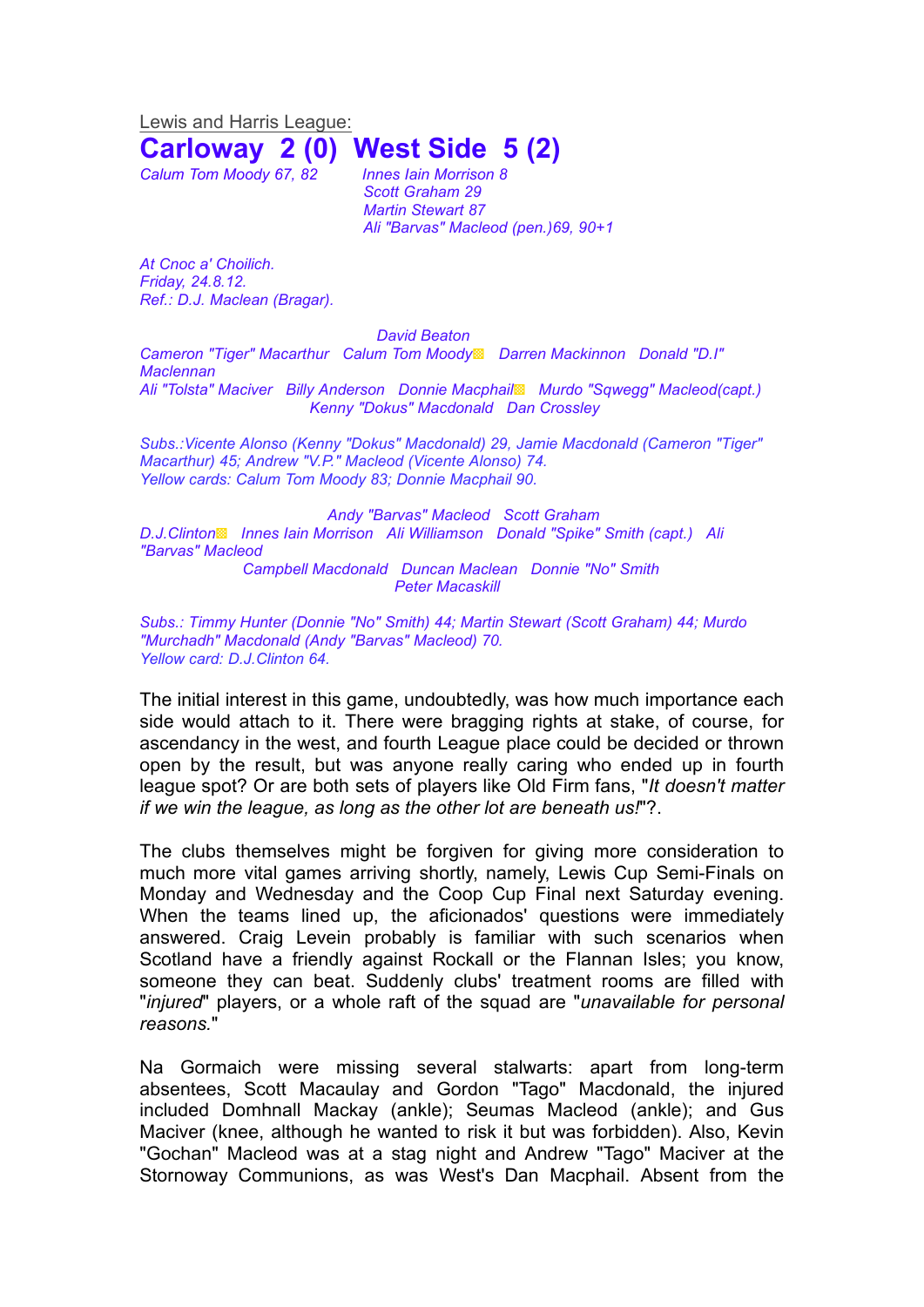Siarach line-up were Johnny Wallace and Gordon Campbell, currently in the mud at Creamfields, getting their ears blown off, Colin George Morrison, who has now headed north-east to Ness, and Martainn Shields (ankle?).

Perhaps unwisely, Kenny "Dokus" Macdonald, still carrying a nagging knee injury, and Last Action Hero, Dan Crossley, were risked. Amazingly, former star, Darren Mackinnon, now in H.M.'s service, returned beside Moody in central defence, with youth player, Cameron "Tiger" Macarthur, to their right, in what looked like a 4-4-2 formation, though positions were to change repeatedly in the course of the 90 minutes. Ali "Tolsta" Maciver, Billy Anderson, Donnie Macphail, and Murdo "Sqwegg" Macleod were strung across the middle, with "Dokus" and Crossley flitting back and forth between midfield and attack as circumstances required. The bench had an unfamiliar look to it: Barcelona "loan" star, Alonso, debuted, beside Paul Forster, Andrew "V.P." Macleod, and Jamie "Uibhisteach" Macdonald.

West's game-plan looked 3-5-2, at first anyway, with Campbell Macdonald coming into the back-line left, beside Duncan Maclean and Donnie Smith; Ali Williamson moving forward to holding midfielder; and major pain-in-the-neck, D.J.Clinton, dropping deep to the left midfield/wing. Innes Iain Morrison made a welcome start between the latter two, as did Andy "Barvas" Macleod up front beside other first-rate pests, Scott Graham, and Ali "Barvas " Macleod, the last patrolling the entire right of the field.

Like the Point game, the crowd at kick-off reflected public interest, though attendance grew considerably throughout the first half. Perhaps 6.30 p.m. starts are a bit "*tight*" for those who are still keeping Britain great. On a fair, but midge-infested evening, on a pitch beautifully-prepared by George Spy, the first incident of note arrived on 6 minutes. A mighty Maclean free-kick from the centre circle forced Beaton to tip the ball over his bar. Two minutes later West broke from defence through the middle; the ball was moved on rapidly to Graham, who turned the early pass diagonally left to Morrison, totally unmarked, moving into the box and, as Beaton advanced, he slipped it neatly past his right-hand and home; a simple, but well-executed goal, created through decisive tackling, early delivery forward then left, then rapid conversion. **0-1.**

On 10 minutes Crossley had the Blues' first attempt, off a Macphail assist through the centre, but it trundled harmlessly to Macaskill from 18 metres. The snatched shot reflected the dysfunctional nature of the Blues' approach so far, as West Side grabbed, and held, the initiative, through efficient, cohesive organization, with players knowing their roles, parting with the ball early, moving well off it, and reacting and tackling quickly. Not to mention leaders at the back and in midfield, and forwards who moved fast. In contrast, widespread uncertainty was evident in their rivals. As "D.J." retreated, "Tiger", lacking guidance, did not know whether or not to follow. Inevitably, Moody and Mackinnon, who seemed ill-at-ease as a duo and unsure who was to pick up whom, Graham or Andy "Barvas", were dragged right and apart, granting the best right half/winger on the island, Ali "Barvas", the freedom of Cnoc a' Choilich to create havoc. "Dokus" was clearly unfit; Dan Crossley the loneliest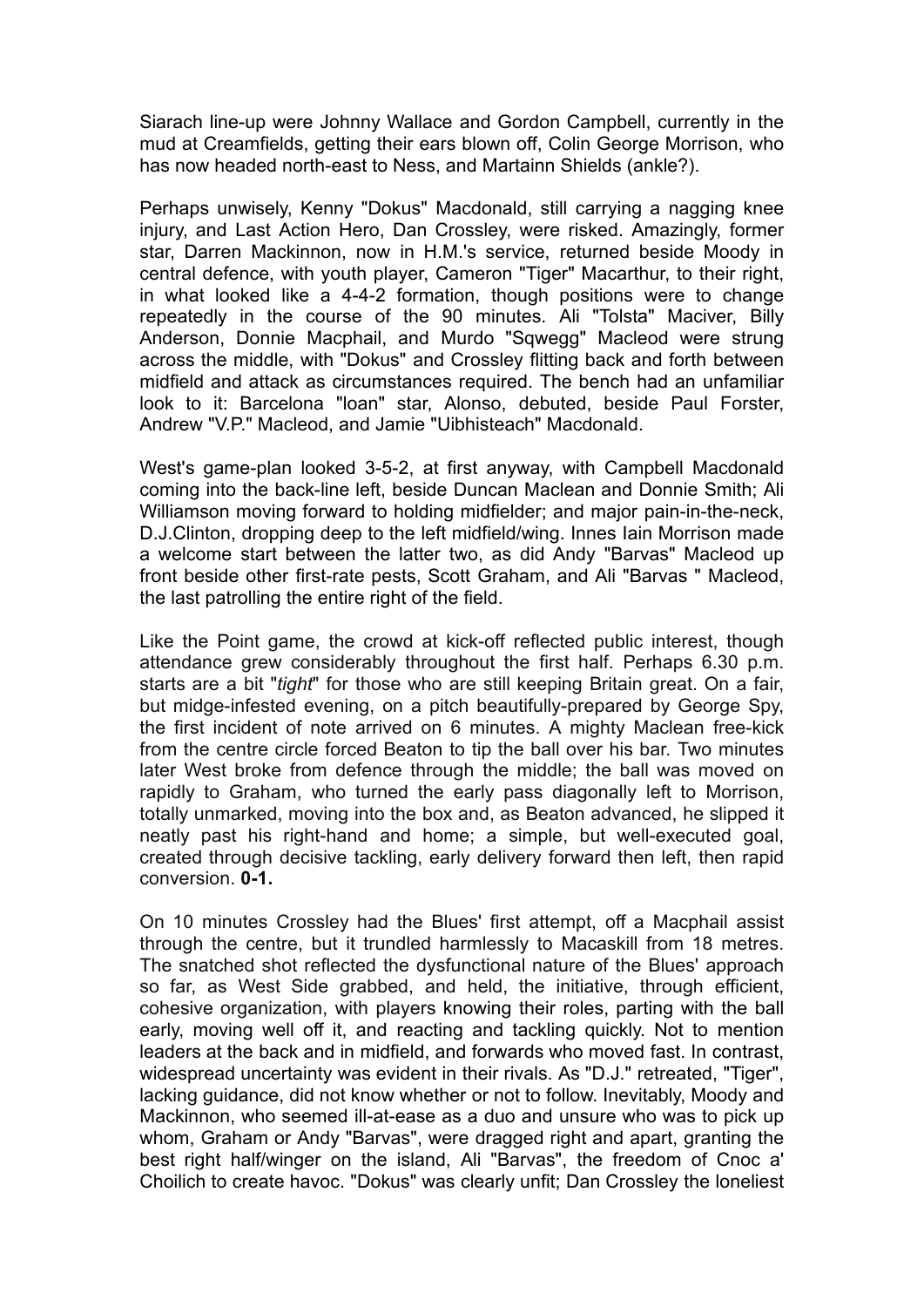man on Lewis, as he established a record for the greatest area any player can cover in 45 minutes, searching for the ball. The midfield was leaderless and struggled to gain a shape to pressure, as Morrison, Williamson, and "Spike" ran through them.

A chaotic melée in the Blues' box after 20 minutes saw a Graham drive from 16 metres deflected off Beaton's knee for a corner, before Carloway actually managed to win a corner on the left, from which Crossley's glancing header at the near post flew across goal and wide. Seven minutes later the game was already moving out of Carloway's reach: a corner on the left carried over the pack to the right bye-line, then was caught and hooked back in by Ali "Barvas". It broke off a defender by the near post, and an incredible scramble of flailing limbs occurred within the 6-metre box before Graham eventually forced it over the line. Not na Gormaich's finest hour! **0-2.**

Immediately, "Dokus" came off, Alonso appeared up front, and Crossley dropped back, but still any momentum was absent. Fiddle-faddle re-appeared in midfield; the Siarachs simply sank back, held the line, and watched, as the aimless tip-tap out of defence saw Carloway reach their midfield, play across the line, start moving backwards, and the inevitable pass-back to Beaton was booted downfield, won by West, and a swift break was on through an invisible midfield towards a stretched, disjointed defence. On 33 minutes a third goal almost arrived as an exquisite defence-splitter sent Morrison clear into the box on the right but he pulled his low shot wide of the far post. On 41 minutes a Moody miscue, midway within his own half as he retreated, was controlled beautifully by "Ostrich" on the right but his carefully-placed drive, just inside the box, was touched past the far post brilliantly by Beaton.

## **Half-time: Carloway 0 West Side 2.**

The Home dressing room must have been a welcome bolt-hole for the Blues, after a truly dire first-half. Grant Hunter had even felt confident enough, just before half-time, to bring on Timmy Hunter and Martin Stewart for fixtures like Donnie Smith and Scott Graham. 'D.J." now moved forward right of Andy "Barvas", with Hunter replacing him in left midfield, and Williamson dropping back alongside Maclean to allow Stewart to slot in centrally in midfield. The Blues now looked 4-5-1: "Tiger" was sacrificed, Jamie "Uibhisteach" becoming right wing/back; Crossley was now mainly left midfield (tracked by Cameron Macdonald) and Alonso alone up front.

Na Gormaich came out positively and with Moody pushing through midfield, a spell of pressure unfolded. On 52 minutes a nasty inswinging corner from the left by Crossley led to a stramash in the West 6-metre box, before being booted off the line for a second corner, from the same player, which was met at the near post by a Macphail head-flick which went narrowly past. On 62 minutes a trademark Crossley free-kick, just inside the Siarach half on the left touch-line, was driven over his own bar by Maclean as Moody threatened. On 65 minutes a 30-metre strike from "D.I." caused problems for Macaskill as the ball bobbed unexpectedly in front of him, before he clutched it at the second attempt. Two minutes later and we entered the three-minute period which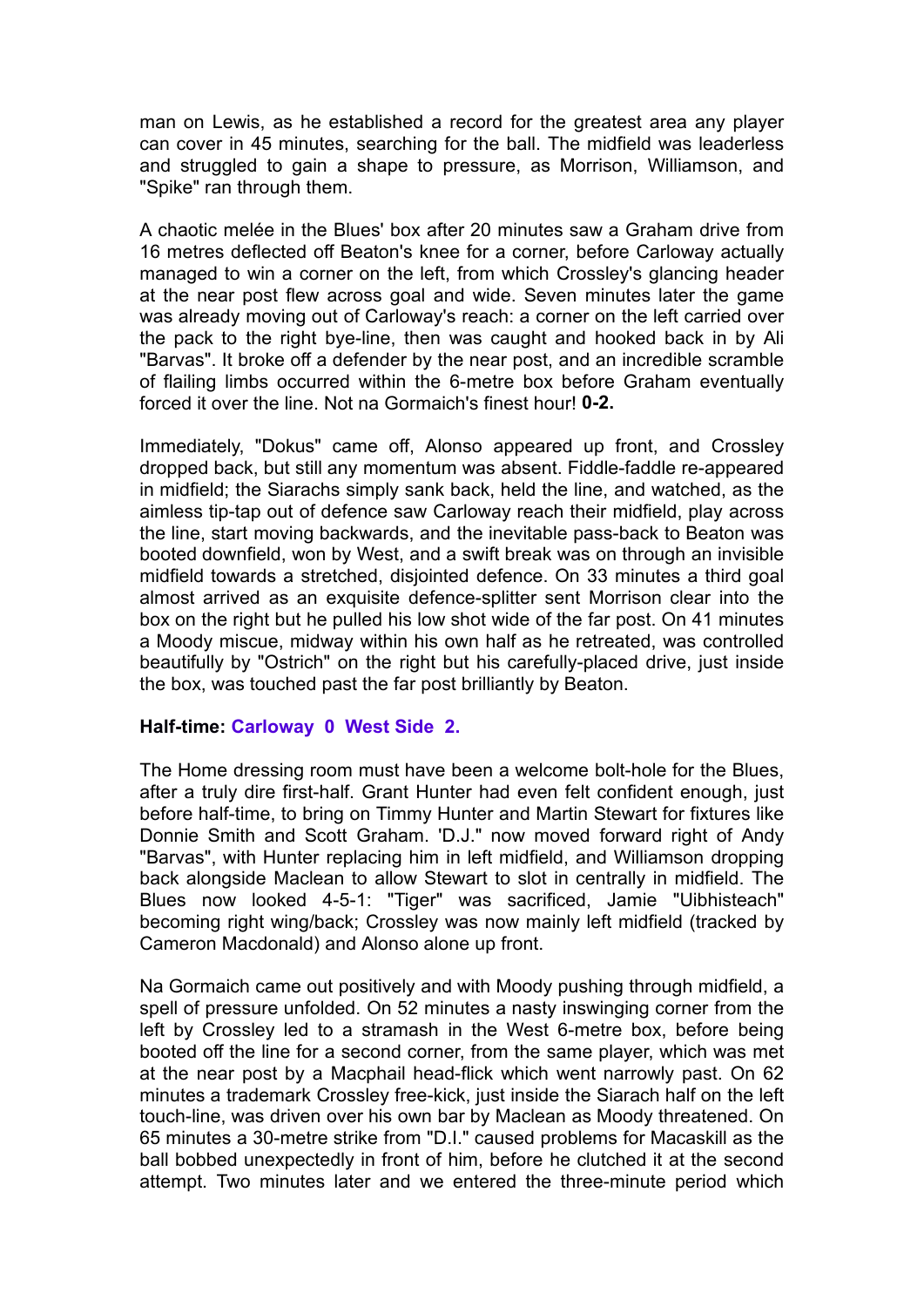settled the game. A Macphail corner on the right was met by Moody forcibly at the far post, 10 metres out, but his reverse-header was deflected slightly past. A second Macphail corner reran the action, only this time, Moody's sights were calibrated perfectly and his header thundered downwards into the centre of the net. **1-2.**

But the glimmer of hope was snuffed out cruelly moments later when a swift break by the Barvas men left Moody and Maclennan stranded upfield, as main threat, Ali "Barvas", whizzed down the right like Usain Bolt. Crossley somehow caught him and they arm-wrestled their way along the left-side of the Blues' box. "Ostrich" checked, moved back to move inside; Crossley reached back across him with his right knee and leg; Ali stumbled. A penalty was awarded. It was one of those decisions which are right or wrong, depending on which side you support. Anyway, the wronged player converted the perfect penalty. Beaton guessed correctly, to his right, but it was so wellstruck, low and hard, he had no chance. **1-3.**

Desperate times require ..... ? On 74 minutes Alonso's exit allowed "V.P." to replace Moody at the back, and Calum Tom became main striker, but Lady Fortune is a cruel mistress; immediately Action Man Crossley injured his ankle and was side-lined, leaving Carloway to play out the final 14 minutes with 10 men.

Miraculously, however, the Blues almost scored twice in three minutes. A "Tolsta" run from left midfield led to him laying off a square ball right to the advancing "Sqwegg", to crack a right-foot drive off the top of Macaskill's rightside bar and over. Then an Anderson through ball on the right found "Sqwegg" breaking unmarked and he lobbed the ball in first-time square to the arriving Moody, to turn back slightly in the centre,12 metres out, and hook the ball back past a helpless Macaskill. **2-3.**

Try as they might, they were not to create another clear chance, and, in typical Lewis fashion, abandoned all thoughts of damage limitation, defence, etc., as they poured forward in search of an unlikely equalizer. West simply had to wait, then sweep forward. On 87 minutes, a swift break through the centre saw the ball flashed leftwards into the box, dummied by "Murchadh", and Martin Stewart gathered it, advanced and, as Beaton came to him, lifted it carefully high over his left shoulder into the far top corner of the net. **2-4**. The nightmare wasn't yet over; in injury-time a similar swift break, this time down the right, saw the square ball 10 metres from the right bye-line, drilled home expertly under Beaton by Ali "Barvas". **2-5**. Ouch!

After policy disasters, politicians are always saying lessons will be learnt. They rarely are, however, because the nature of the beast is not to listen to advice. So, what can na Gormaich learn from tonight's misery, if anything? Probably David Beaton, "D.I.", and Dan Crossley are the only Blues who can feel satisfied by this evening's performances. Granted, there were multiple absences, but the commitment and effort of those selected was never in doubt. It was the manner of play or approach that was at fault, the lack of a coherent shape operating at pace, and this resulted from uncertainty about